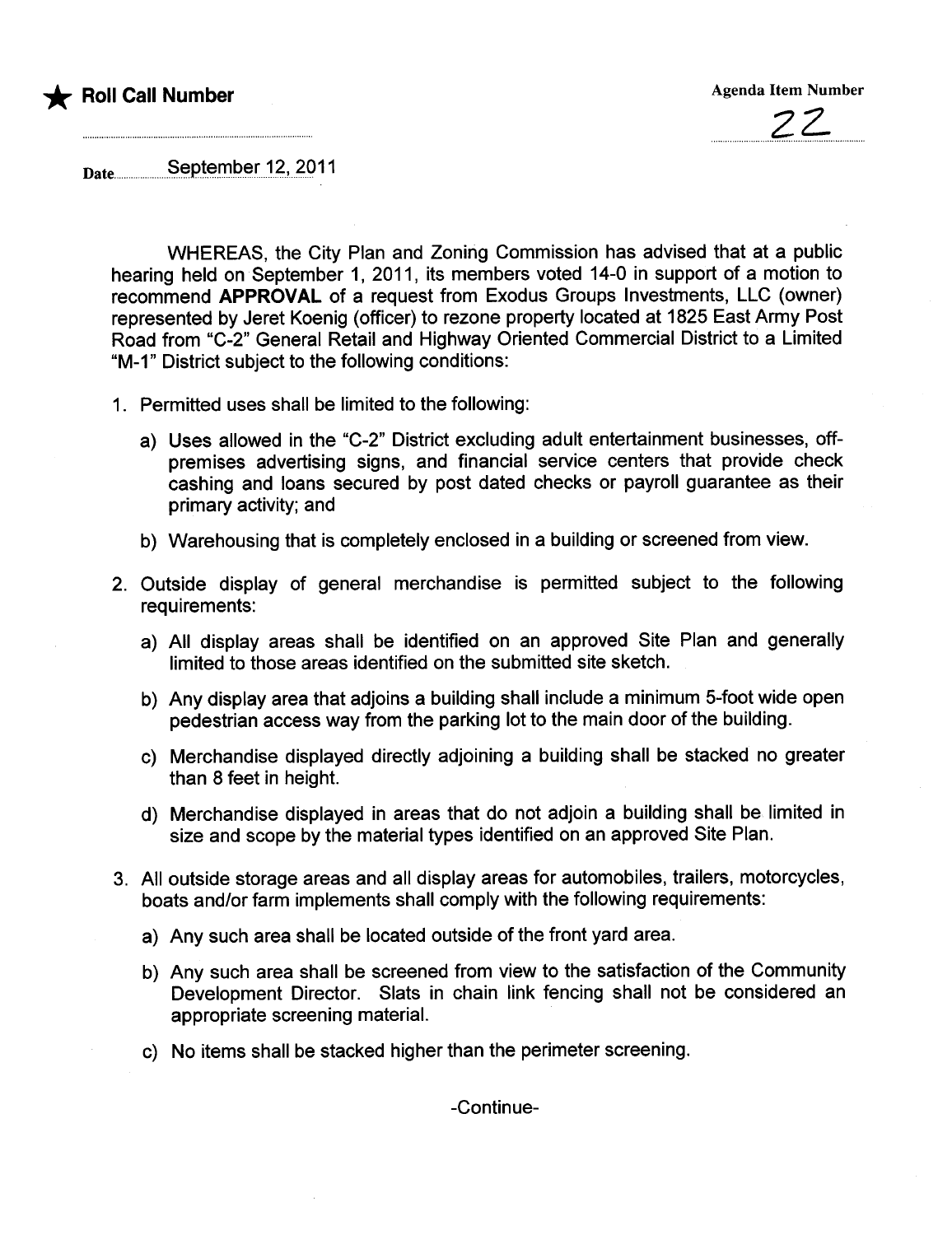

Date......................s~pJ~.rDti.~r.J?I..?..Q 11

- d) Any such area shall be designed to allow no part of any stored or displayed product to encroach into the required setbacks, and shall be maintained with both a dustless surface and a drainage system approved by the city engineer.
- e) All display areas, driveways and areas used for temporary storage shall be surfaced with an asphaltic or Portland cement binder pavement or such other surfaces as shall be approved by the city engineer so as to provide a durable and dustless surface, and shall be so graded and drained as to dispose of all surface water accumulation within the area.
- 4. Any development of the property shall comply with the City's Landscaping Standards applicable to the "C-2" District.
- 5. Submittal and approval of a Site Plan in accordance with City's Site Plan Regulations by December 31, 2011.
- 6. Completion of all site improvements in compliance with the approved Site Plan by June 1,2012.

The subject properties are more specifically described as follows:

West 1/2 Northwest  $\frac{1}{4}$ , and West 1/2 Southwest  $\frac{1}{4}$ , Northwest  $\frac{1}{4}$ , Northeast  $\frac{1}{4}$ , Section 35, Township 78 North, Range 24 West of the 5<sup>th</sup> P.M., all now included in and forming a part of the City of Des Moines, Polk County, Iowa.

NOW THEREFORE, BE IT RESOLVED, by the City Council of the City of Des Moines, Iowa, as follows:

1. That the meeting of the City Council at which the proposed rezoning is to be considered shall be held in the Council Chambers, City Hall, Des Moines, Iowa at 5:00 p.m. on September 26, 2011, at which time the City Council wil hear both those who oppose and those who favor the proposal.

-Continue-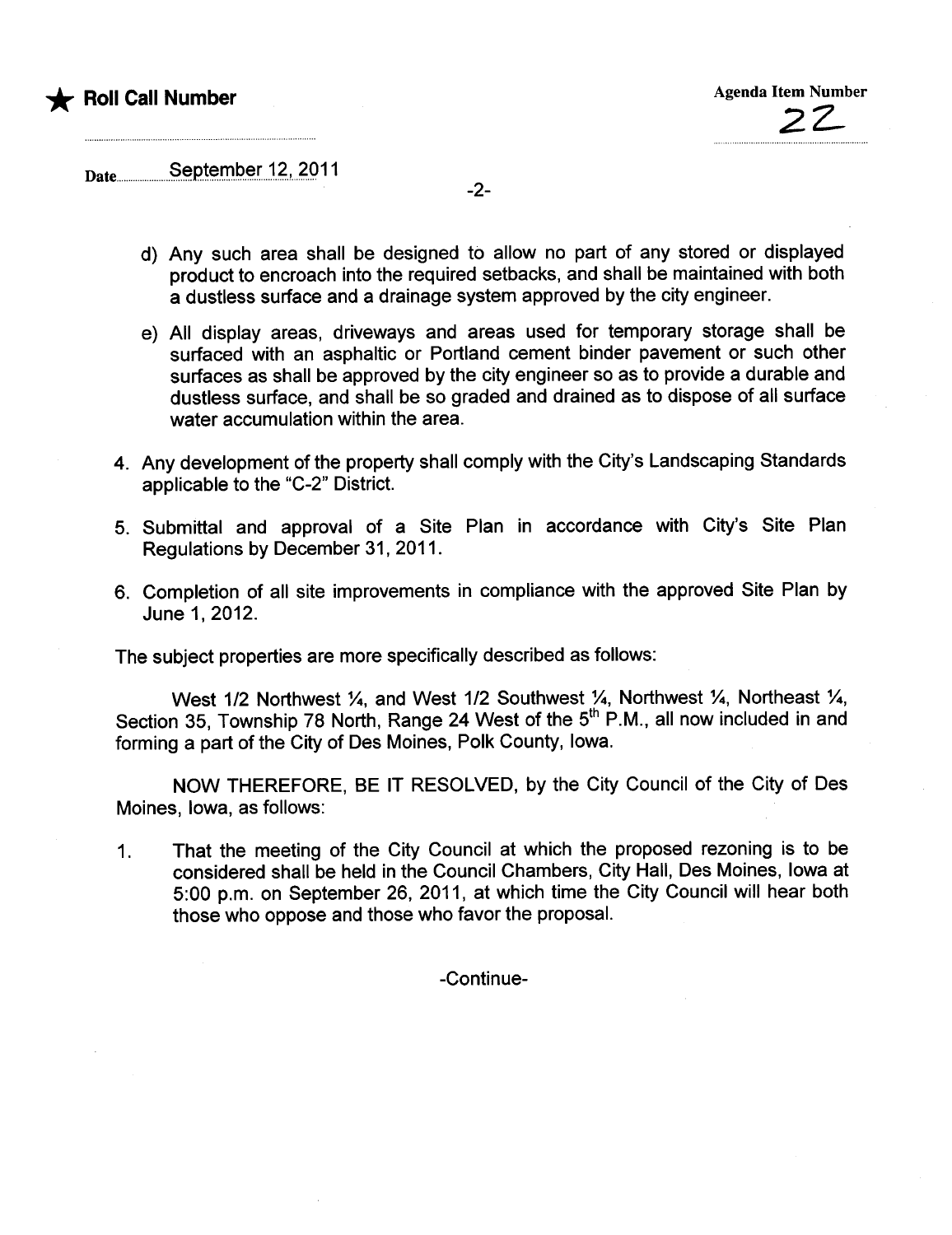



# Date.......................saptalTp.~.rJ?J..?O 11

.................................

2. That the City Clerk is hereby authorized and directed to cause notice of said proposal in the accompanying form to be given by publication once, not less than seven (7) days and not more than twenty (20) days before the date of hearing, all as specified in Section 362.3 and Section 414.4 of the Iowa Code.

-3-

MOVED by to adopt.

FORM APPROVED:

ACCO<br>
Michael F. Kelley<br>
Assistant City Attorney (ZON2011-00111)

| <b>COUNCIL ACTION</b> | <b>YEAS</b> | <b>NAYS</b> | <b>PASS</b> | <b>ABSENT</b>   | <b>CERTIFICATE</b>                                                                                |
|-----------------------|-------------|-------------|-------------|-----------------|---------------------------------------------------------------------------------------------------|
| <b>COWNIE</b>         |             |             |             |                 |                                                                                                   |
| <b>COLEMAN</b>        |             |             |             |                 | I, DIANE RAUH, City Clerk of said City hereby<br>certify that at a meeting of the City Council of |
| <b>GRIESS</b>         |             |             |             |                 | said City of Des Moines, held on the above date,                                                  |
| <b>HENSLEY</b>        |             |             |             |                 | among other proceedings the above was adopted.                                                    |
| <b>MAHAFFEY</b>       |             |             |             |                 |                                                                                                   |
| <b>MEYER</b>          |             |             |             |                 | IN WITNESS WHEREOF, I have hereunto set my<br>hand and affixed my seal the day and year first     |
| <b>MOORE</b>          |             |             |             |                 | above written.                                                                                    |
| <b>TOTAL</b>          |             |             |             |                 |                                                                                                   |
| <b>MOTION CARRIED</b> |             |             |             | <b>APPROVED</b> |                                                                                                   |
|                       |             |             |             |                 |                                                                                                   |
|                       |             |             |             | Mayor           | City Clerk                                                                                        |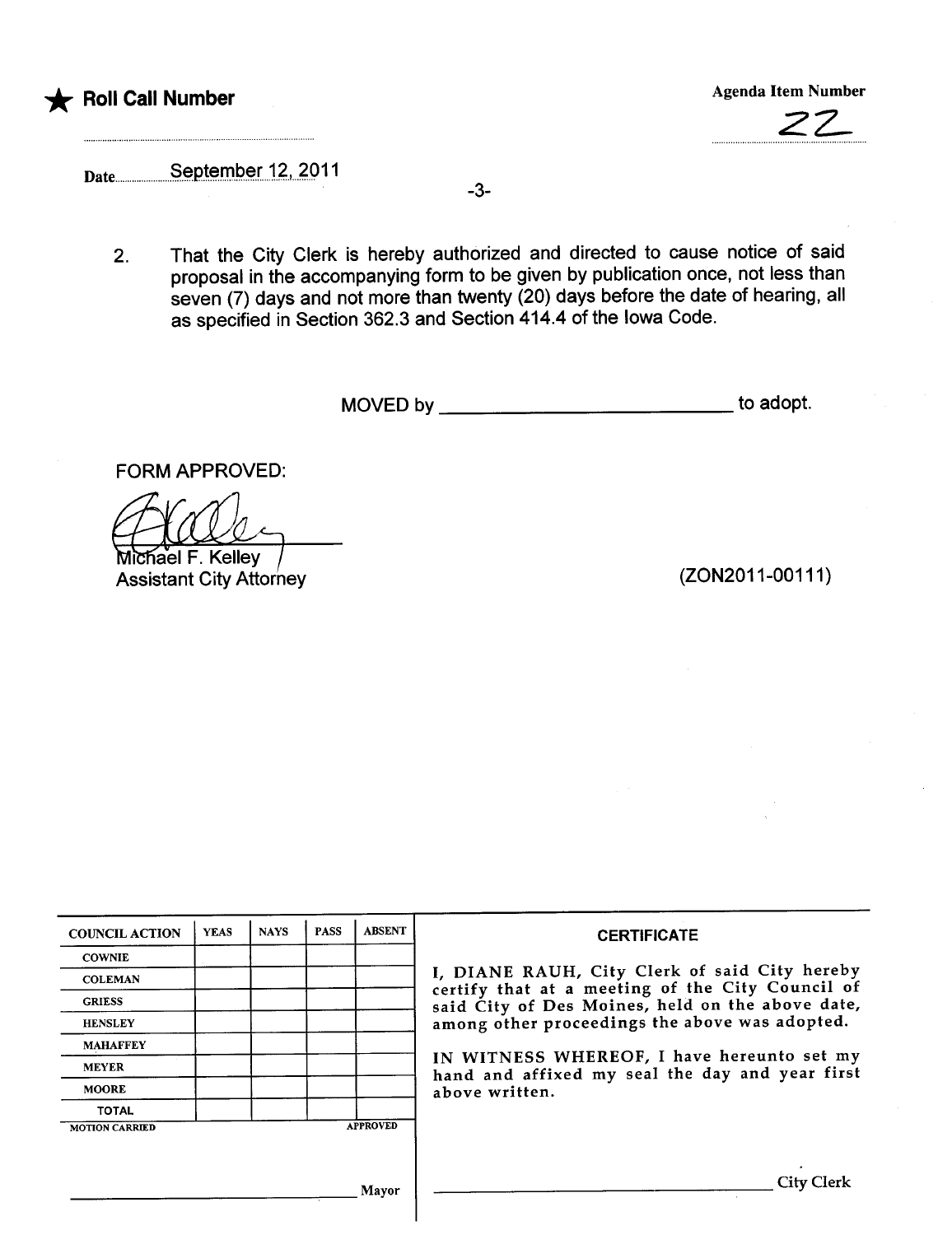

ZZ-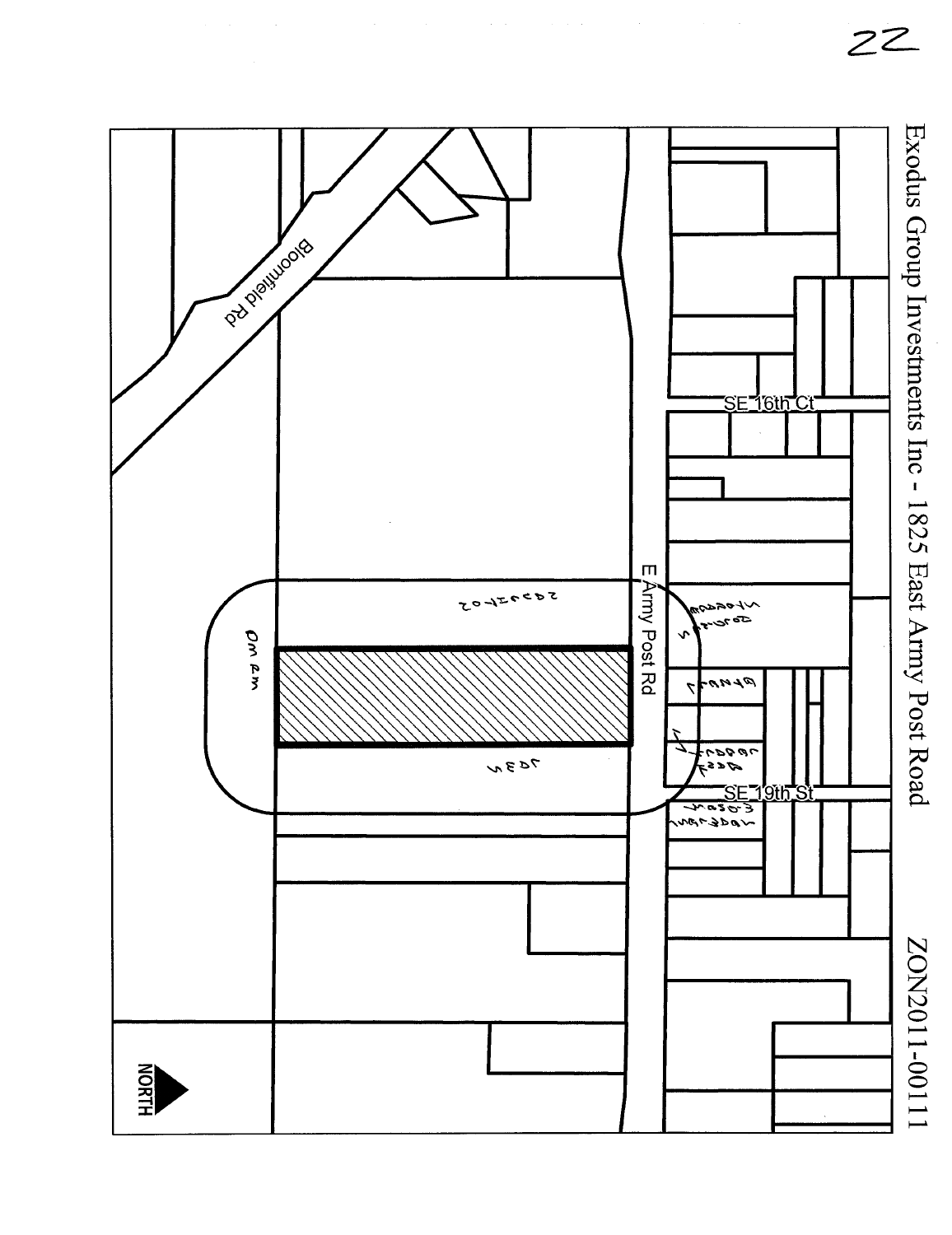| Request from Exodus Groups Investments, LLC (owner) represented by Jeret Koenig |  |                                                                                                                                                                                                                                                                                                                                                           |                                                                                                                                           |                                          |  |                      | File #        |    |   |  |
|---------------------------------------------------------------------------------|--|-----------------------------------------------------------------------------------------------------------------------------------------------------------------------------------------------------------------------------------------------------------------------------------------------------------------------------------------------------------|-------------------------------------------------------------------------------------------------------------------------------------------|------------------------------------------|--|----------------------|---------------|----|---|--|
| Kofficer) to rezone property located at 1825 East Army Post Road.               |  |                                                                                                                                                                                                                                                                                                                                                           |                                                                                                                                           |                                          |  |                      | ZON2011-00111 |    |   |  |
| <b>Description</b><br>of Action                                                 |  | Review and approval to rezone the property from "C-2" General Retail and Highway<br>Oriented Commercial District to "M-1" Light Industrial District, to allow for an expansion of<br>the existing retail/wholesale farm and city supply with additional wholesale use whereby it<br>becomes a more predominant use of the land than the retail component. |                                                                                                                                           |                                          |  |                      |               |    |   |  |
| 2020 Community<br><b>Character Plan</b>                                         |  | Commercial: Auto-Oriented Community Commercial                                                                                                                                                                                                                                                                                                            |                                                                                                                                           |                                          |  |                      |               |    |   |  |
| Horizon 2035<br><b>Transportation Plan</b>                                      |  |                                                                                                                                                                                                                                                                                                                                                           | East Army Post Road from SE 14 <sup>th</sup> Street to SE 45 <sup>th</sup> Street to widen from<br>2 lanes undivided to 4 lanes undivided |                                          |  |                      |               |    |   |  |
| <b>Current Zoning District</b>                                                  |  |                                                                                                                                                                                                                                                                                                                                                           | "C-2" General Retail and Highway Oriented Commercial District                                                                             |                                          |  |                      |               |    |   |  |
| <b>Proposed Zoning District</b>                                                 |  |                                                                                                                                                                                                                                                                                                                                                           | "M-1" Light Industrial District                                                                                                           |                                          |  |                      |               |    |   |  |
| <b>Consent Card Responses</b><br>Inside Area<br>Outside Area                    |  |                                                                                                                                                                                                                                                                                                                                                           |                                                                                                                                           | Not In Favor<br>In Favor<br>Undetermined |  |                      | % Opposition  |    |   |  |
| <b>Plan and Zoning</b><br><b>Commission Action</b>                              |  |                                                                                                                                                                                                                                                                                                                                                           | $14-0$<br>Approval                                                                                                                        |                                          |  | Required 6/7 Vote of | Yes           |    |   |  |
|                                                                                 |  | Denial                                                                                                                                                                                                                                                                                                                                                    |                                                                                                                                           |                                          |  | the City Council     |               | No | x |  |

Exodus Group Investments Inc - 1825 East Army Post Road ZON2011-00111

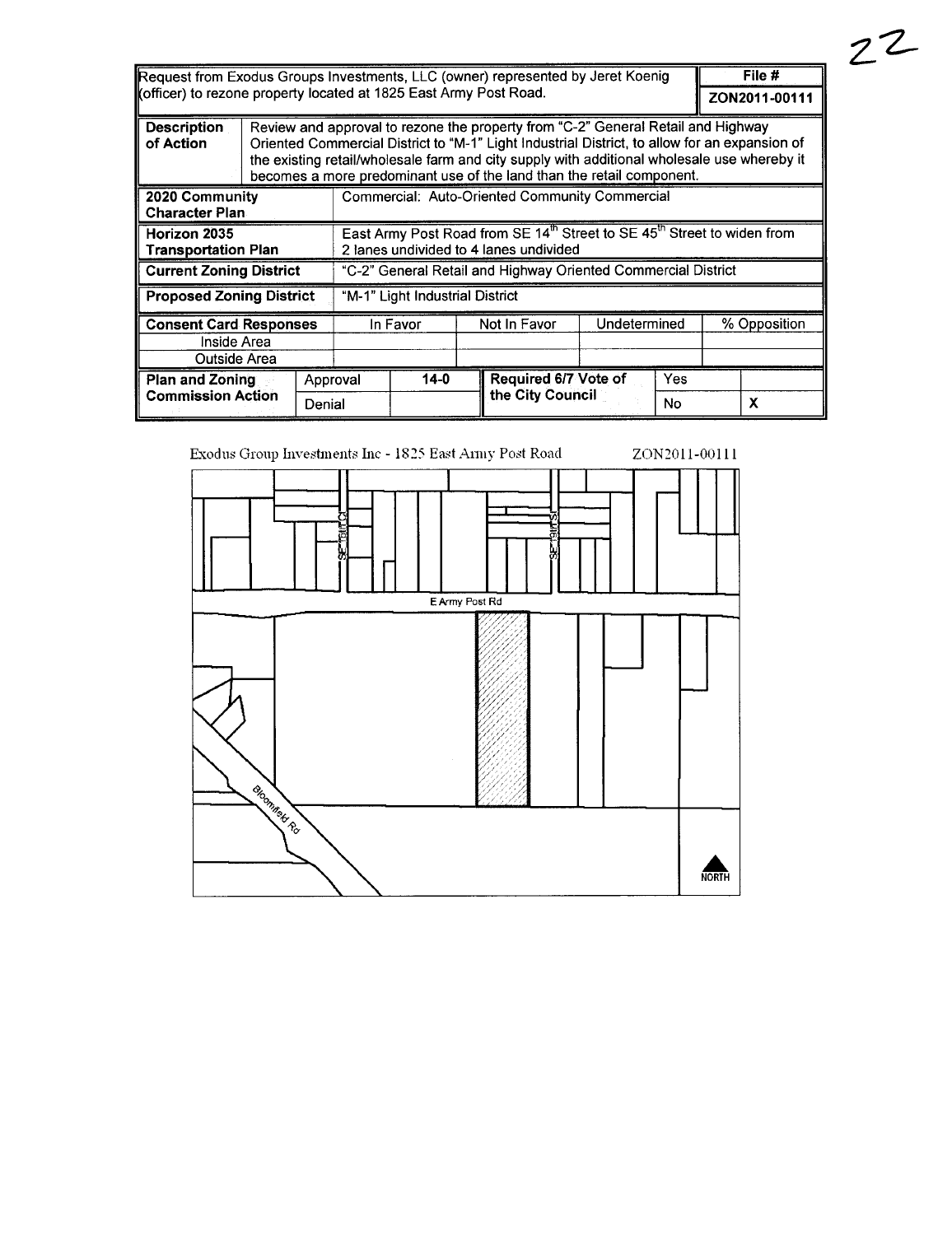**September 12,2**<br>22 Item **Z Z** 

September 7, 2011

Roll Call #

Honorable Mayor and City Council City of Des Moines, Iowa

Members:

Communication from the City Plan and Zoning Commission advising that at their meeting held September 1, 2011, the following action was taken:

COMMISSION RECOMMENDATION:

After public hearing, the members voted 14-0 as follows:

| Commission Action:      | Yes | <b>Nays</b> | Pass | Absent |
|-------------------------|-----|-------------|------|--------|
| JoAnne Corigliano       | Х   |             |      |        |
| <b>Shirley Daniels</b>  | Χ   |             |      |        |
| Jacqueline Easley       | Х   |             |      |        |
| <b>Tim Fitzgerald</b>   | Х   |             |      |        |
| Dann Flaherty           | Х   |             |      |        |
| John "Jack" Hilmes      | Χ   |             |      |        |
| <b>Joel Huston</b>      | Χ   |             |      |        |
| Ted Irvine              | Χ   |             |      |        |
| Greg Jones              | х   |             |      |        |
| <b>William Page</b>     | Χ   |             |      |        |
| <b>Christine Pardee</b> | Χ   |             |      |        |
| Mike Simonson           | Χ   |             |      |        |
| <b>Kent Sovern</b>      | Х   |             |      |        |
| <b>CJ Stephens</b>      |     |             | ٠    |        |

APPROVAL of a request from Exodus Groups Investments, LLC (owner) represented by Jeret Koenig (officer) for property located at 1825 East Army Post Road Part A) to find the requested unlimited "M-1" zoning not in conformance with the Des Moines' 2020 Community Character Plan.

By separate motion Commissioners recommended 14-0 as follows:

| <b>Commission Action:</b> | Yes | <b>Nays</b> | Pass | Absent |
|---------------------------|-----|-------------|------|--------|
| JoAnne Corigliano         | X   |             |      |        |
| <b>Shirley Daniels</b>    | Χ   |             |      |        |
| Jacqueline Easley         | Χ   |             |      |        |
| <b>Tim Fitzgerald</b>     | Х   |             |      |        |
| Dann Flaherty             | Х   |             |      |        |
| John "Jack" Hilmes        | Χ   |             |      |        |
| Joel Huston               | Χ   |             |      |        |
| <b>Ted Irvine</b>         | Χ   |             |      |        |
| Greg Jones                | Х   |             |      |        |
| <b>William Page</b>       | Χ   |             |      |        |
| <b>Christine Pardee</b>   | Χ   |             |      |        |
| Mike Simonson             | X   |             |      |        |
| <b>Kent Sovern</b>        | X   |             |      |        |
| <b>CJ Stephens</b>        | Χ   |             |      |        |



ARMORY BUILDING<br>602 ROBERT D. RAY DRIVE<br>DES MOINES, IOWA 50309 –1881 (515) 283-4182

> ALL-AMERICA CITY 1949,1976,1981 2003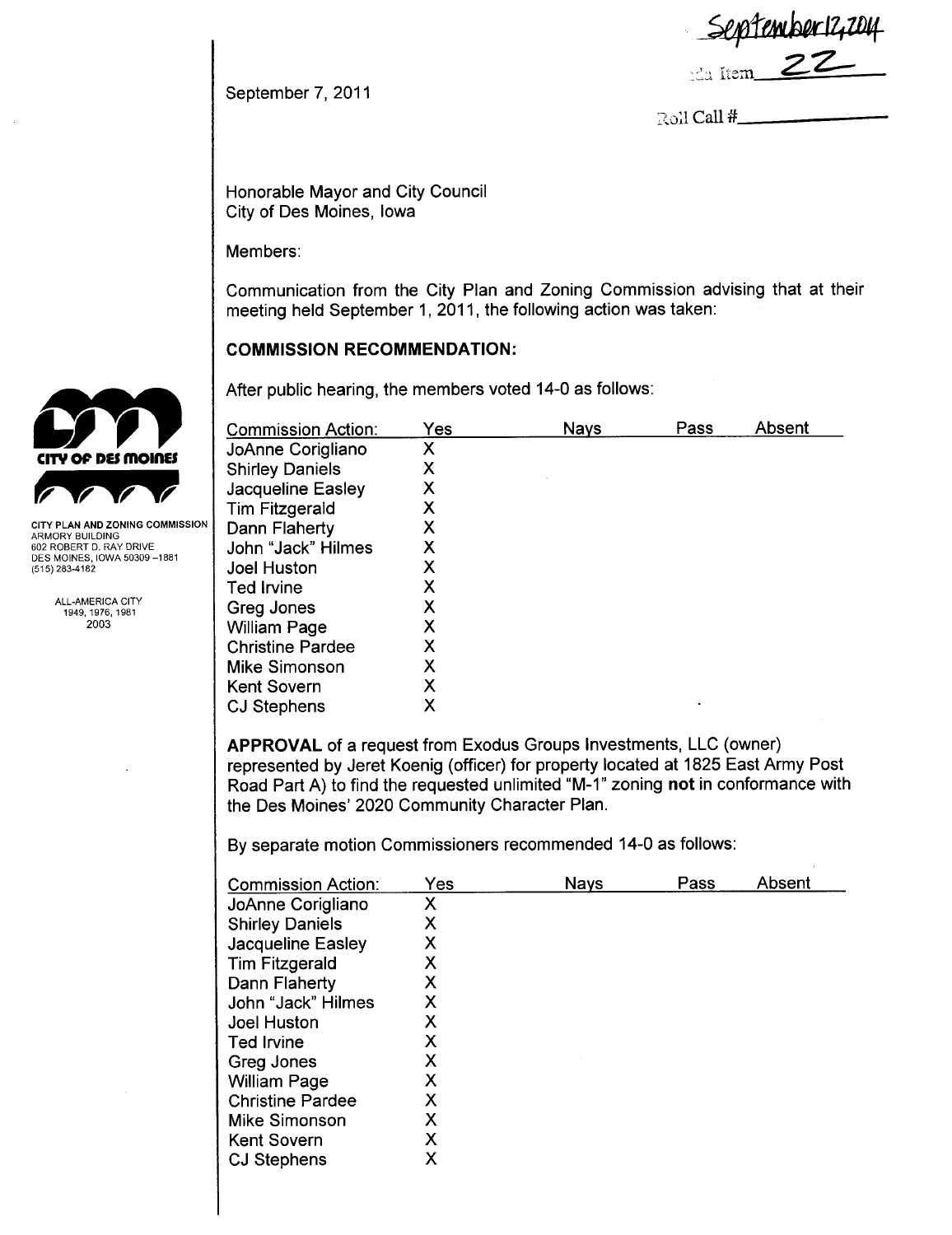DENIAL of Part B) to amend the requested land use amendment to the Des Moines' 2020 Community Character Plan future land use designation from Commercial: Auto-Oriented Community Commercial to General Industrial. The amendment is not necessary if the permitted uses are limited to those uses allowed in the "C-2" District and warehousing within a building or fully screened area, and if the site is operated in compliance with the conditions listed in Part D of the staff recommendation; and Part C) to find a request for Limited "M-1" zoning district subject to the conditions listed in Part D of the staff recommendation in conformance with the Des Moines 2020 Community Character Plan.

By separate motion Commissioners recommended 14-0 as follows:

| <b>Commission Action:</b> | Yes | Nays | Pass | Absent |
|---------------------------|-----|------|------|--------|
| JoAnne Corigliano         | Х   |      |      |        |
| <b>Shirley Daniels</b>    | Х   |      |      |        |
| Jacqueline Easley         | Χ   |      |      |        |
| <b>Tim Fitzgerald</b>     | х   |      |      |        |
| Dann Flaherty             | Х   |      |      |        |
| John "Jack" Hilmes        | Х   |      |      |        |
| <b>Joel Huston</b>        | Χ   |      |      |        |
| Ted Irvine                | Х   |      |      |        |
| Greg Jones                | Χ   |      |      |        |
| <b>William Page</b>       | Χ   |      |      |        |
| <b>Christine Pardee</b>   | X   |      |      |        |
| <b>Mike Simonson</b>      | Χ   |      |      |        |
| <b>Kent Sovern</b>        | X   |      |      |        |
| <b>CJ Stephens</b>        | Х   |      |      |        |

APPROVAL of request Part D) to rezone the subject property to a Limited "M-1" District subject to the following conditions: <br>ZON2011-00111 & 21-2011-4.07 ZON2011-00111 & 21-2011-4.07

- 1. Permitted uses shall be limited to the following:
	- a) Uses allowed in the "C-2" District excluding adult entertainment businesses, off-premises advertising signs, and financial service centers that provide check cashing and loans secured by post dated checks or payroll guarantee as their primary activity; and
	- b) Warehousing that is completely enclosed in a building or screened from view.
- 2. Outside display of general merchandise is permitted subject to the following requirements:

a) All display areas shall be identified on an approved Site Plan and generally limited to those areas identified on the submitted site sketch.

- b) Any display area that adjoins a building shall include a minimum 5-foot wide open pedestrian access way from the parking lot to the main door of the building.
- c) Merchandise displayed directly adjoining a building shall be stacked no greater than 8 feet in height.
- d) Merchandise displayed in areas that do not adjoin a building shall be limited in size and scope by the material types identified on an approved Site Plan.
- 3. All outside storage areas and all display areas for automobiles, trailers, motorcycles, boats and/or farm implements shall comply with the following requirements: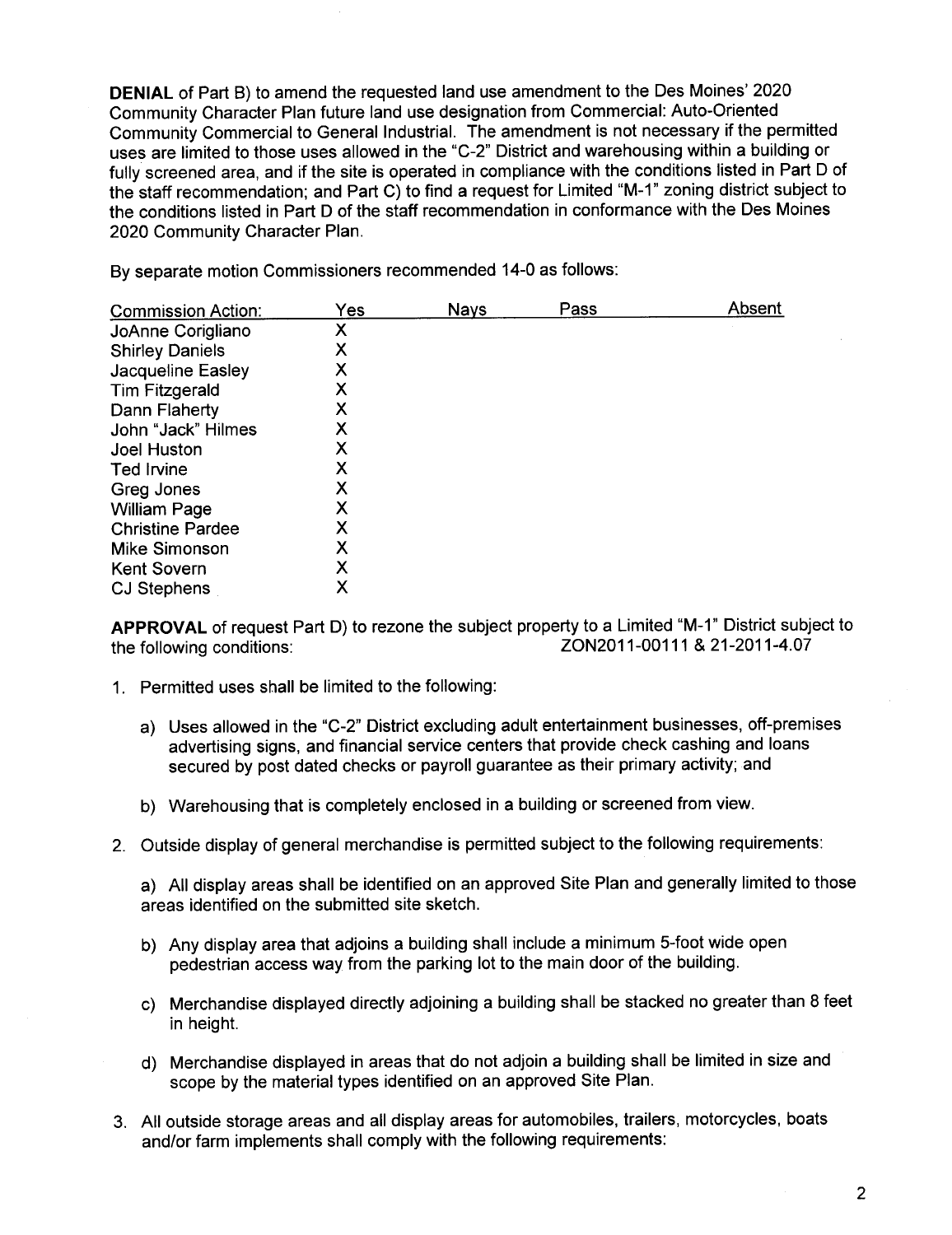- a) Any such area shall be located outside of the front yard area.
- b) Any such area shall be screened from view to the satisfaction of the Community Development Director. Slats in chain link fencing shall not be considered an appropriate screening material.
- c) No items shall be stacked higher than the perimeter screening.
- d) Any such area shall be designed to allow no part of any stored or displayed product to encroach into the required setbacks, and shall be maintained with both a dustless surface and a drainage system approved by the city engineer.
- e) All display areas, driveways and areas used for temporary storage shall be surfaced with an asphaltic or Portland cement binder pavement or such other surfaces as shall be approved by the city engineer so as to provide a durable and dustless surface, and shall be so graded and drained as to dispose of all surface water accumulation within the area.
- 4. Any development of the property shall comply with the City's Landscaping Standards applicable to the "C-2" District.
- 5. Submittal and approval of a Site Plan in accordance with City's Site Plan Regulations by December 31,2011.
- 6. Completion of all site improvements in compliance with the approved Site Plan by June 1, 2012.

### STAFF RECOMMENDATION TO THE P&Z COMMISSION

Part A) Staff recommends that the Commission find the requested unlimited "M-1" zoning not in conformance with the Des Moines' 2020 Community Character Plan.

Part B) Staff recommends denial of the requested future land use amendment to General IndustriaL. The amendment is not necessary if the permitted uses are limited to those uses allowed in the "C-2" District and warehousing within a building or fully screened area, and if the site is operated in compliance with the conditions listed in Part D of the staff recommendation.

Part C) Staff recommends that the Commission find a request for Limited "M-1" zoning district subject to the conditions listed in Part D of the staff recommendation in conformance with the Des Moines 2020 Community Character Plan.

Part D) Staff recommends approval of the rezoning of subject property to a Limited "M-1" District subject to the following conditions:

- 1. Permitted uses shall be limited to the following:
	- a) Uses allowed in the "C-2" District excluding adult entertainment businesses, off-premises advertising signs, and financial service centers that provide check cashing and loans secured by post dated checks or payroll guarantee as their primary activity; and
	- b) Warehousing that is completely enclosed in a building or screened from view.
- 2. Outside display of general merchandise is permitted subject to the following requirements:
	- a) All display areas shall be identified on an approved Site Plan and generally limited to those areas identified on the submitted site sketch.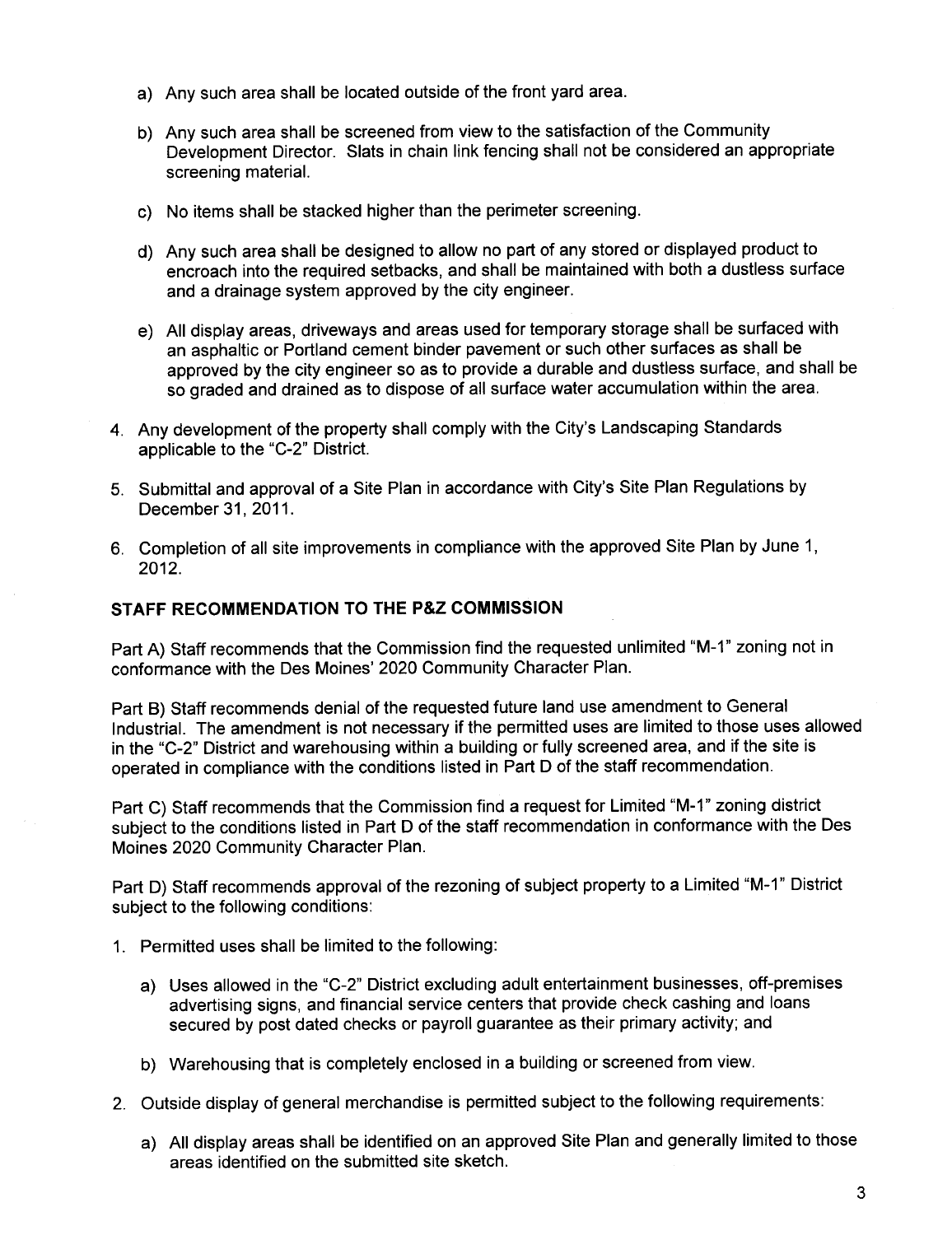- b) Any display area that adjoins a building shall include a minimum 5-foot wide open pedestrian access way from the parking lot to the main door of the building.
- c) Merchandise displayed directly adjoining a building shall be stacked no greater than 8 feet in height.
- d) Merchandise displayed in areas that do not adjoin a building shall be limited in size and scope by the material types identified on an approved Site Plan.
- 3. All outside storage areas and all display areas for automobiles, trailers, motorcycles, boats and/or farm implements shall comply with the following requirements:
	- a) Any such area shall be located outside of the front yard area.
	- b) Any such area shall be screened from view to the satisfaction of the Community Development Director. Slats in chain link fencing shall not be considered an appropriate screening material.
	- c) No items shall be stacked higher than the perimeter screening.
	- d) Any such area shall be designed to allow no part of any stored or displayed product to encroach into the required setbacks, and shall be maintained with both a dustless surface and a drainage system approved by the city engineer.
	- e) All display areas, driveways and areas used for temporary storage shall be surfaced with an asphaltic or Portland cement binder pavement or such other surfaces as shall be approved by the city engineer so as to provide a durable and dustless surface, and shall be so graded and drained as to dispose of all surface water accumulation within the area.
- 4. Any development of the property shall comply with the City's Landscaping Standards applicable to the "C-2" District.
- 5. Submittal and approval of a Site Plan in accordance with City's Site Plan Regulations by December 31, 2011.
- 6. Completion of all site improvements in compliance with the approved Site Plan by June 1, 2012.

### STAFF REPORT

### i. GENERAL INFORMATION

- 1. Purpose of Request: The applicant currently operates a retail business known as "Farm and City Supply" and associated wholesaling businesses at the subject property. The applicant wishes to expand the wholesale component of their business to the point that it would become the primary use of the property. Wholesaling is not a permitted principal use in the "C-2" District. The applicant's future plans may also include the purchase of additional land. Any additional land added to the site would require rezoning before it could be developed for the proposed use.
- 2. Size of Site: 415,736 square feet or 9.54 acres.
- 3. Existing Zoning (site): "C-2" General Retail and Highway-Oriented Commercial District.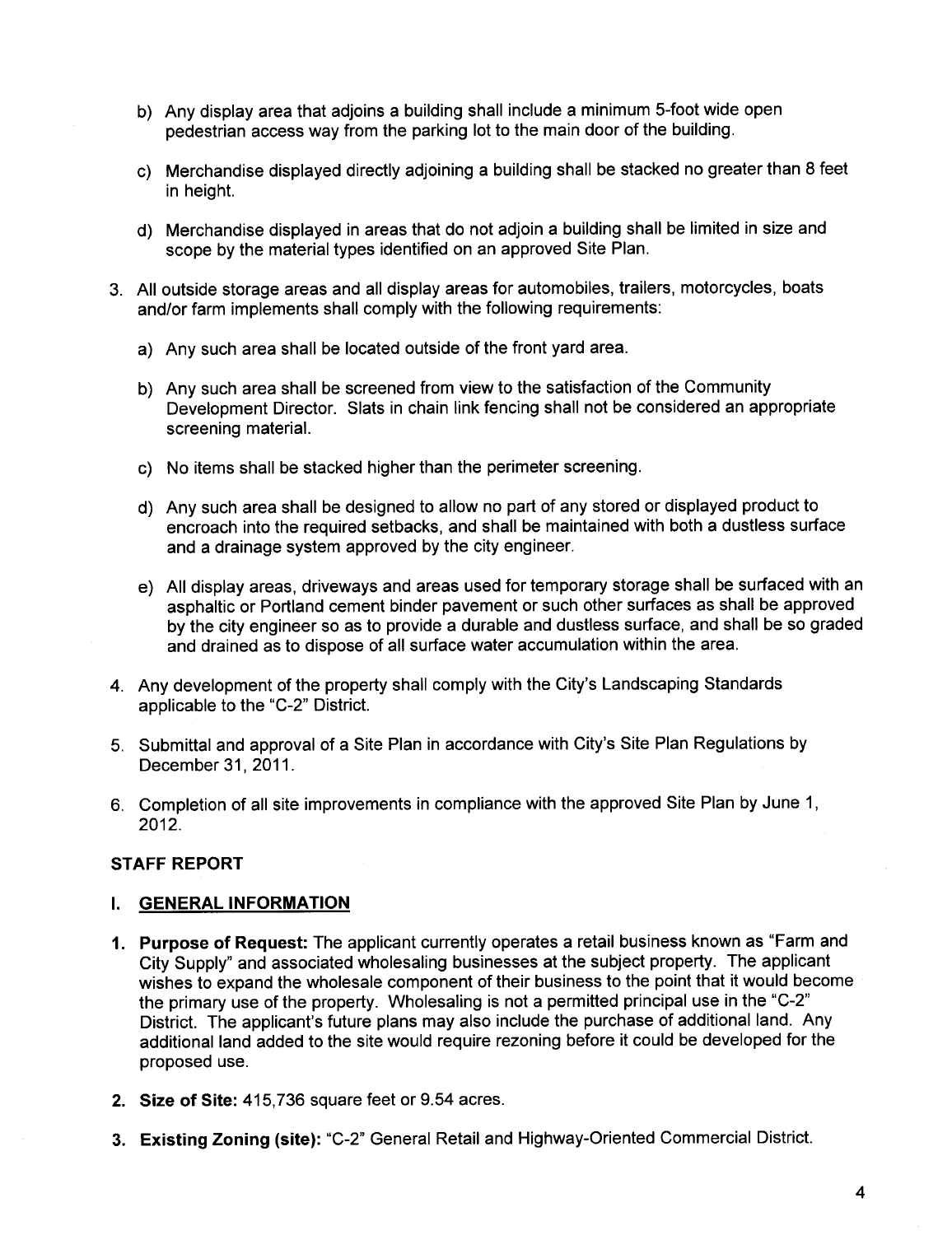The "C-2" District allows businesses that display, rent, or sale of automobiles, trailers, motorcycles, boats and farm implements with outside storage and display limited to areas established on an approved Site Plan per Section 134-947(c)(3) of the Zoning Ordinance.

4. Existing Land Use (site): Retail and wholesaling. The site contains a 28,000-square foot commercial building, a 33,OOO-square foot warehouse building and a 13,040-square foot storage canopy structure. The property was originally developed for a lumberyard business.

## 5. Adjacent Land Use and Zoning:

North - "C-2", Uses are a mini-warehouse facility, a tavern, a bail bonds business & a singlefamily dwelling.

South - "C-2", Use is a mobile home park.

East - "C-2", Use is a single-family dwelling with an associated landscape nursery business.

 $West-$  "C-2", Use is undeveloped land.

- 6. General Neighborhood/Area Land Uses: The subject property is located along the East Army Post Road highway commercial corridor east of the SE 14<sup>th</sup> Street intersection.
- 7. Applicable Recognized Neighborhood(s): Easter Lake Area Neighborhood.
- 8. Relevant Zoning History: None.
- 9. 2020 Community Character Land Use Plan Designation: Commercial: Auto-Oriented Community CommerciaL.
- 10. Applicable Regulations: The Commission reviews all proposals to amend zoning boundaries or regulations within the City of Des Moines. Such amendments must be in conformance with the comprehensive plan for the City and designed to meet the criteria in 414.3 of the Iowa Code. The Commission may make recommendations to the City Council on conditions to be made in addition to the existing regulations so long as the subject property owner agrees to them in writing. The recommendation of the Commission will be forwarded to the City CounciL.

### II. ADDITIONAL APPLICABLE INFORMATION

- 1. Drainage/Grading: Any additional development of the site must comply with the City's Stormwater Management requirements to the satisfaction of the City's Permit and Development Center. All grading is subject to an approved grading permit and soil erosion control plan.
- 2. Utilities: There are no public sanitary or storm sewers in the area to serve the property. There is an existing 16-inch water main in the East Army Post Road right-of-way.
- 3. Landscaping & Buffering: The applicant has submitted a site sketch that identifies display areas, parking lot dimensions and existing plant material. The City's Landscaping Standards for the "C-2" District require the following.
	- . Open Space equal to 20% of the site with 1 overstory tree, 1 evergreen tree and 1 shrub per 2,500 square feet of required open space.
	- . Bufferyard with a minimum width of 20 feet with a 6-foot tall opaque fence/screen, and 4 overstory trees and 8 evergreen trees per 100 lineal feet.
	- . Parking & Maneuvering Perimeter Planting Area with a minimum width of 10 feet with 1 overstory tree and 3 shrub per 50 lineal feet.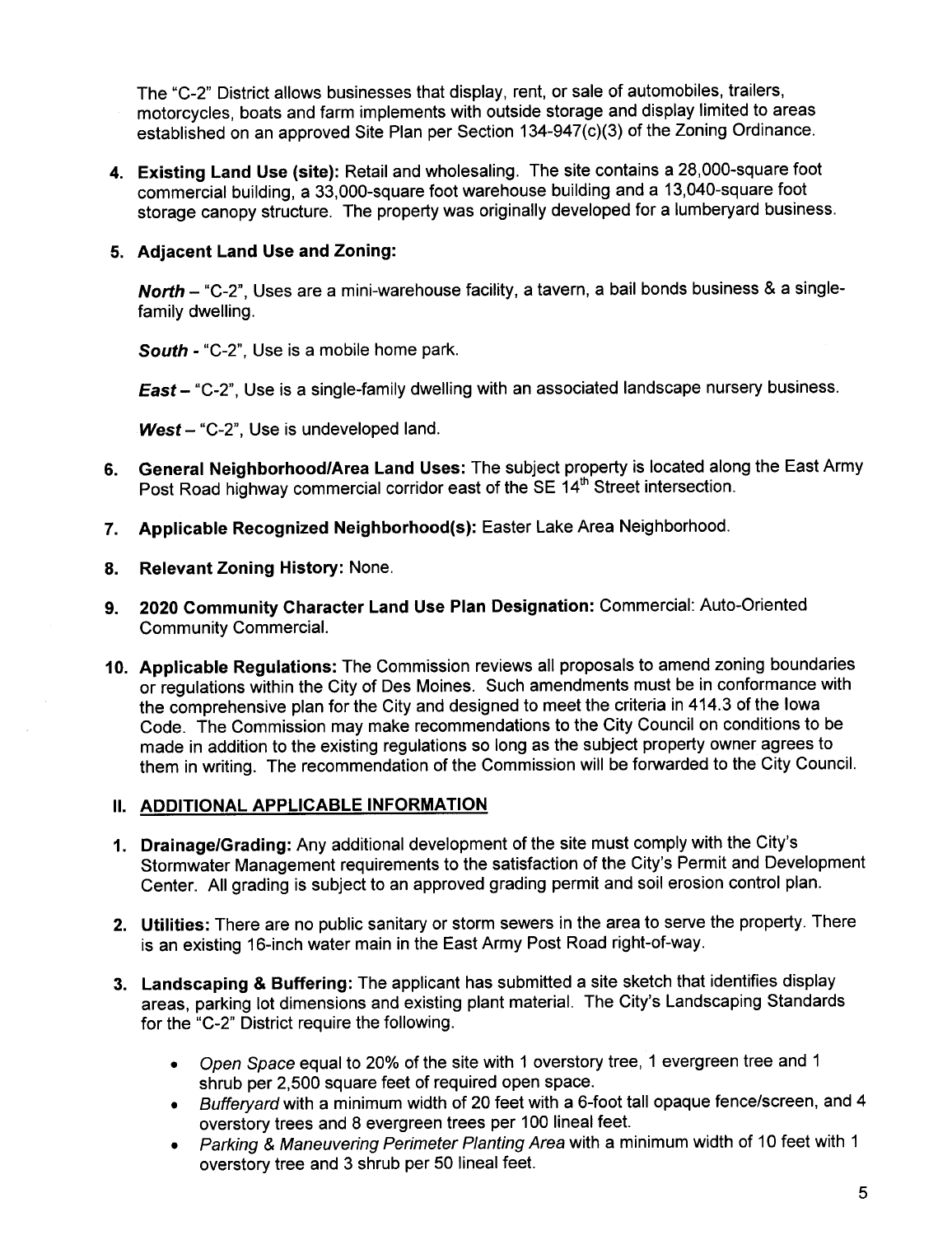The Landscaping Standards allows for up to 30% of the plant material to be substituted at a ratio of 1 overstory tree to 2 evergreen trees to 3 ornamental trees to 7 shrubs. The site sketch indicates that the side and rear yards contain a significant number of overstory trees and some ornamental trees. The trees appear to be tightly grouped and their species is not noted, suggesting they may be volunteer fence row growth. There are no evergreen trees identified. The sketch identifies 17 ornamental trees and 25 shrubs in the front yard.

The applicant will be required to submit a site plan to the City's Permit and Development Center for review following the rezoning process. Plant material will be fully evaluated though that process. Existing plant material is counted toward meeting the Landscaping Standards if it meets the intent of the standards. Staff anticipates the applicant will be required to plant a limited number of overstory trees in the front yard and evergreen trees along the south perimeter of the property to buffer the dwellings to the south.

Staff believes that if the property is rezoned to "M-1" District that it should be subject to compliance with the landscaping requirements for the "C-2" District to ensure compatibility with the surrounding "C-2" zoning. Future development of the site would also be subject to the City's Tree Removal and Mitigation Ordinance (Section 42-550 of the City Code).

- 4. Access or Parking: The site has two access drives to East Army Post Road. If the business is expanded, the applicant would be required to provide adequate off-street parking in compliance with the Zoning Ordinance requirements. The applicant has submitted a dimensioned site sketch that indentifies proposed outdoor display areas and parking spaces. The sketch identifies 27 spaces in the main portion of the parking lot and an additional 20 spaces in the gated area to the west of the building for a total of 47 spaces. This exceeds the required 33 spaces for the existing and proposed uses.
- 5. 2020 Community Character Plan: The proposed rezoning to the "M-1" District with no limitations is not compatible with the Commercial: Auto-Oriented Community Commercial future land use designation. Staff believes that industrial development should be focused in the areas the City has already designated for those types of uses. The adjoining portion of East Army Post Road is designated for commercial development to support the existing and planned residential uses in the area.

The subject property could be rezoned to Limited "M-1" without amending the Future Land Use Map if the permitted uses are limited to those allowed in the "C-2" District and warehousing enclosed in a building or completely screened from view, and if the site is operated in compliance with the conditions identified in the staff recommendation.

#### SUMMARY OF DISCUSSION

Jason Van Essen presented the staff report and recommendation.

Jeret Koenig Indianola stated that he agrees with staff recommendation.

#### CHAIRPERSON OPENED THE PUBLIC HEARING

There was no one to speak in favor or in opposition of the applicant's request

#### CHAIRPERSON CLOSED THE PUBLIC HEARING

#### COMMISSION ACTION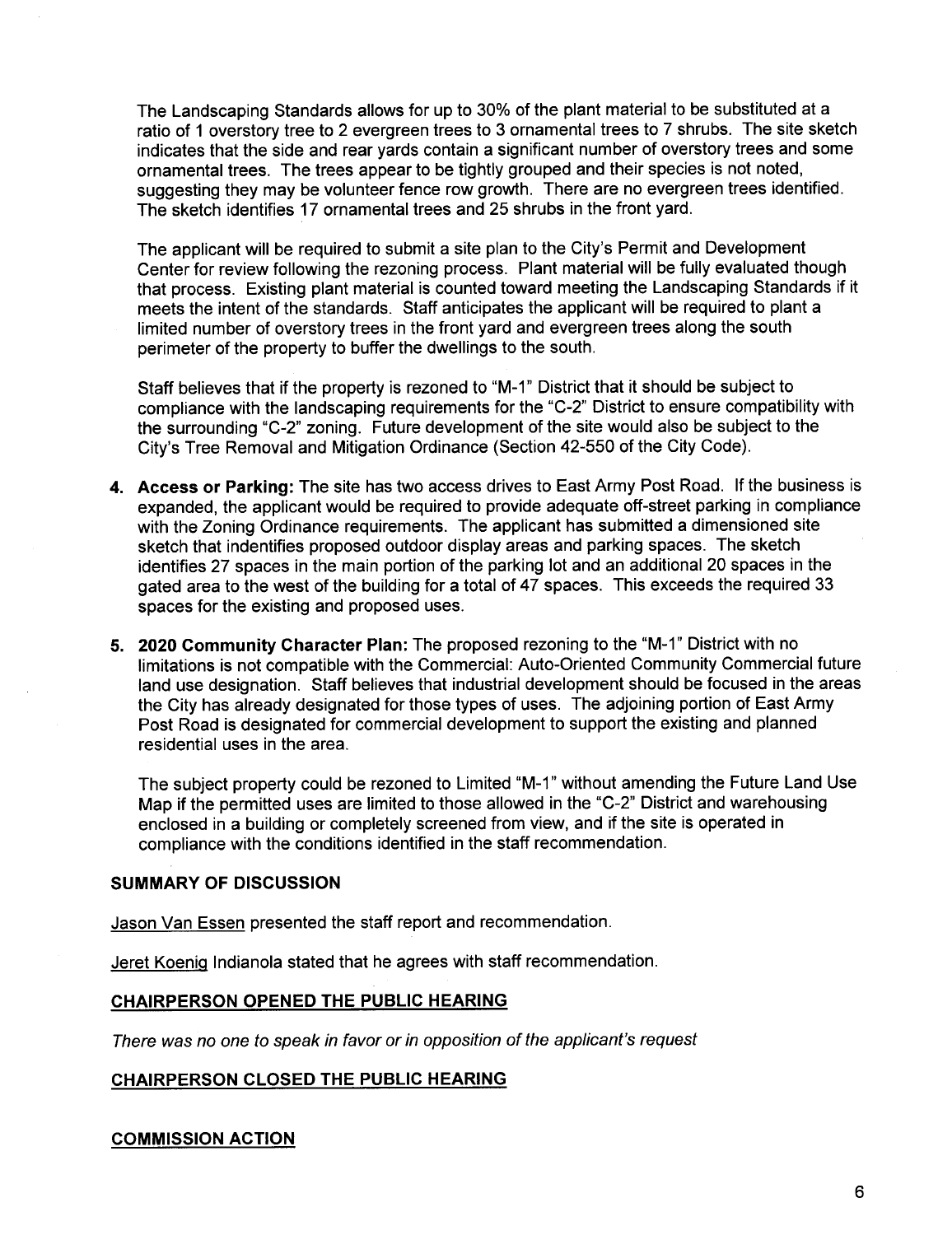Greg Jones moved staff recommendation Part A) to find the requested unlimited "M-1" zoning not in conformance with the Des Moines' 2020 Community Character Plan.

Motion passed 14-0

Greg Jones moved staff recommendation Part B) to deny the requested future land use amendment to General Industrial. The amendment is not necessary if the permitted uses are limited to those uses allowed in the "C-2" District and warehousing within a building or fully screened area, and if the site is operated in compliance with the conditions listed in Part D of the staff recommendation; and Part C) to find a request for Limited "M-1" zoning district subject to the conditions listed in Part D of the staff recommendation in conformance with the Des Moines 2020 Community Character Plan.

Motion passed 14-0

Greq Jones moved staff recommendation Part D) to approve the rezoning of the subject property to a Limited "M-1" District subject to the following conditions:

- 1. Permitted uses shall be limited to the following:
	- a) Uses allowed in the "C-2" District excluding adult entertainment businesses, off-premises advertising signs, and financial service centers that provide check cashing and loans secured by post dated checks or payroll guarantee as their primary activity; and
	- b) Warehousing that is completely enclosed in a building or screened from view.
- 2. Outside display of general merchandise is permitted subject to the following requirements:
	- a) All display areas shall be identified on an approved Site Plan and generally limited to those areas identified on the submitted site sketch.
	- b) Any display area that adjoins a building shall include a minimum 5-foot wide open pedestrian access way from the parking lot to the main door of the building.
	- c) Merchandise displayed directly adjoining a building shall be stacked no greater than 8 feet in height.
	- d) Merchandise displayed in areas that do not adjoin a building shall be limited in size and scope by the material types identified on an approved Site Plan.
- 3. All outside storage areas and all display areas for automobiles, trailers, motorcycles, boats and/or farm implements shall comply with the following requirements:
	- a) Any such area shall be located outside of the front yard area.
	- b) Any such area shall be screened from view to the satisfaction of the Community Development Director. Slats in chain link fencing shall not be considered an appropriate screening material.
	- c) No items shall be stacked higher than the perimeter screening.
	- d) Any such area shall be designed to allow no part of any stored or displayed product to encroach into the required setbacks, and shall be maintained with both a dustless surface and a drainage system approved by the city engineer.